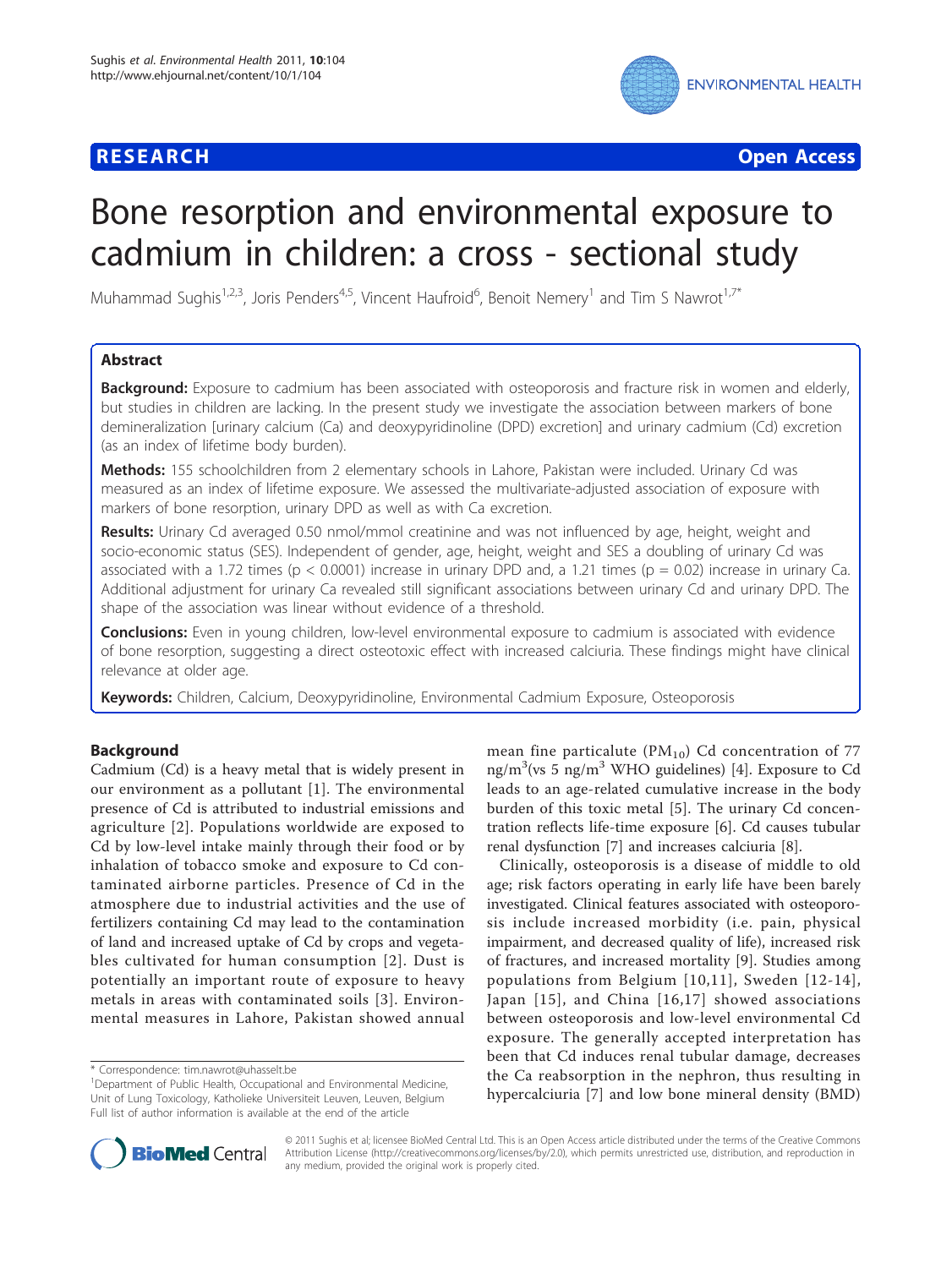and hence increased fracture risk [\[10,15](#page-4-0)] particularly in postmenopausal women [[10,11\]](#page-4-0) or men in the older age group [[15\]](#page-4-0). However, a recent study also found a doseresponse association between risks of osteoporosis in middle aged men (mean age 45 y) and urinary Cd [[18](#page-4-0)]. Independently of the status of kidney function, other data also support a direct osteotoxic effect of Cd, on the basis of an increase in the urinary excretion of pyridinium crosslinks from bone collagen even at low nonnephrotoxic concentrations of urinary Cd in postmenopausal women [[11](#page-4-0)].

Deoxypyridinoline (DPD) cross links occur in Type I collagen of bone and results by the action of lysyl oxidase on two hydroxylysine and a lysine residue. Any process which may lead to the bone degradation, leads to the release of DPD into the blood circulation and cleared by kidneys. Hence DPD has been shown to be a biochemical indicator of bone resorption. In view of the omnipresence distribution of Cd pollution [[19\]](#page-4-0) and epidemic of osteotoxicity [[20](#page-4-0)], we measured urinary pyridinium crosslinks of collagen, which is a specific marker of bone resorption [\[21](#page-4-0)] to investigate the possible direct osteotoxicity of Cd beyond its indirect effect on bone via increased calciuria [[8](#page-4-0)] in schoolchildren living in a metropolitan city of Pakistan.

# Methods

# Study areas and subject recruitment

The study subjects were 8 to 12 year old children attending two private elementary schools in Lahore, Pakistan. The study was conducted between January and April 2009 in accordance with the ethical standards according to the Helsinki Declaration and was approved by Lahore College of Pharmaceutical Sciences, Lahore, Pakistan. Details of this environmental health study in school children of Pakistan have been published (Muhammad Sughis, Tim S Nawrot, Syed Ihsan-ul-Haque, Asad Amjad and Benoit Nemery: Blood pressure and particulate air pollution in schoolchildren of Lahore, Pakistan, submitted). Briefly, the school officials were first contacted through private contacts. The school officials then communicated with the parents seeking their consent for their children to participate in the study. The sole inclusion criteria to participate in the study were the prescribed age range, verbal approval of parents and willingness of the participant. The participants received verbal and written information about the purpose of the study. Of the 192 children that were asked to participate were explained the objectives, procedure and the duration of the examination. 179 (94%) gave written informed consent. Urine samples were collected from 173 participants of whom 155 had urine measurements for DPD. We coded social economic status based on education of the father and condensed it into a scale with scores ranging from 1 to 3. Urinary Ca, DPD and Cd are the part of larger set of endpoints including blood pressure measurements, respiratory health (spirometry and exhaled NO), and estimation of 20 (Be, Al, V, Cr, Mn, Co, Ni Cu, Zn, As, Se, Mo, Cd, Sn, Sb, Ba, Tl, Pb, Bi and U) toxic metals in urine including Cd. This article focus on the association between Ca and DPD excretion and Cd exposure, as Cd bone effects have been described in adult populations [[13](#page-4-0),[18,22](#page-4-0)], but so far these have not been studied in children.

### Measurements in urine

A spot urine sample was collected between 9:00 am and 2:00 pm using a sterile polystyrene container (100 ml). To avoid contamination of the sample, the children were asked to wash hands before and after sampling. Creatinine was determined on the day of sampling using a kit from DiaSys Diagnostic Systems, Germany as per instructions from the manufacturer. Aliquots of urine were transferred in eppendorf tubes in triplicates with disposable dropper and kept frozen. Later the samples were transported on dry ice (at -80°C) to Belgium for further analysis. The urine sample was analyzed in the Laboratory of the Industrial Toxicology and Occupational Medicine Unit (Université catholique de Louvain, Belgium) without knowledge of their exact provenance in relation to exposure (blind analysis). In all urine samples, the concentration of 20 metals or metalloids (all called "metals" hereafter) were quantified by means of inductively coupled argon plasma mass spectrometry (ICP-MS) with an Agilent 7500 ce instrument. Briefly, urine specimens (500 μl) were diluted quantitatively (1  $+9$ ) with a HNO<sub>3</sub> 1%, HCl 0.5% solution containing Sc, Ge, Rh and Ir as internal standards. Ba, Sb, Al, Cd, Pb, Mo, Sn, Be, Tl, Bi and U were analyzed using no gas mode while helium mode was selected to quantify As, V, Cr, Mn, Co, Ni, Cu, Zn, and Se. Using this validated method, the laboratory has obtained successful results in external quality assessment schemes organized by the Institute for Occupational, Environmental and Social Medicine of the University of Erlangen, Germany (G-EQUAS program), and by the Institut de National Santé Publique, Québec (PCI and QMEQUAS programs). The limit of detection (LOD) and limit of quantification (LOQ) for Cd was 0.015 μg/l and 0.044 μg/l respectively. The inter assay coefficient of variance was < 3% for certified internal control (Recipe, ClinCheck control level I and II).

Urinary Ca was analyzed using an automated photometric analyzer (Modular® P800-ISE900 System, Roche Diagnostics; Mannheim, Germany) at the Clinical Laboratory of Ziekenhuis Oost-Limburg, Genk, Belgium. The urine samples were not acidified by EDTA. Free DPD was measured in spot urine samples by ELISA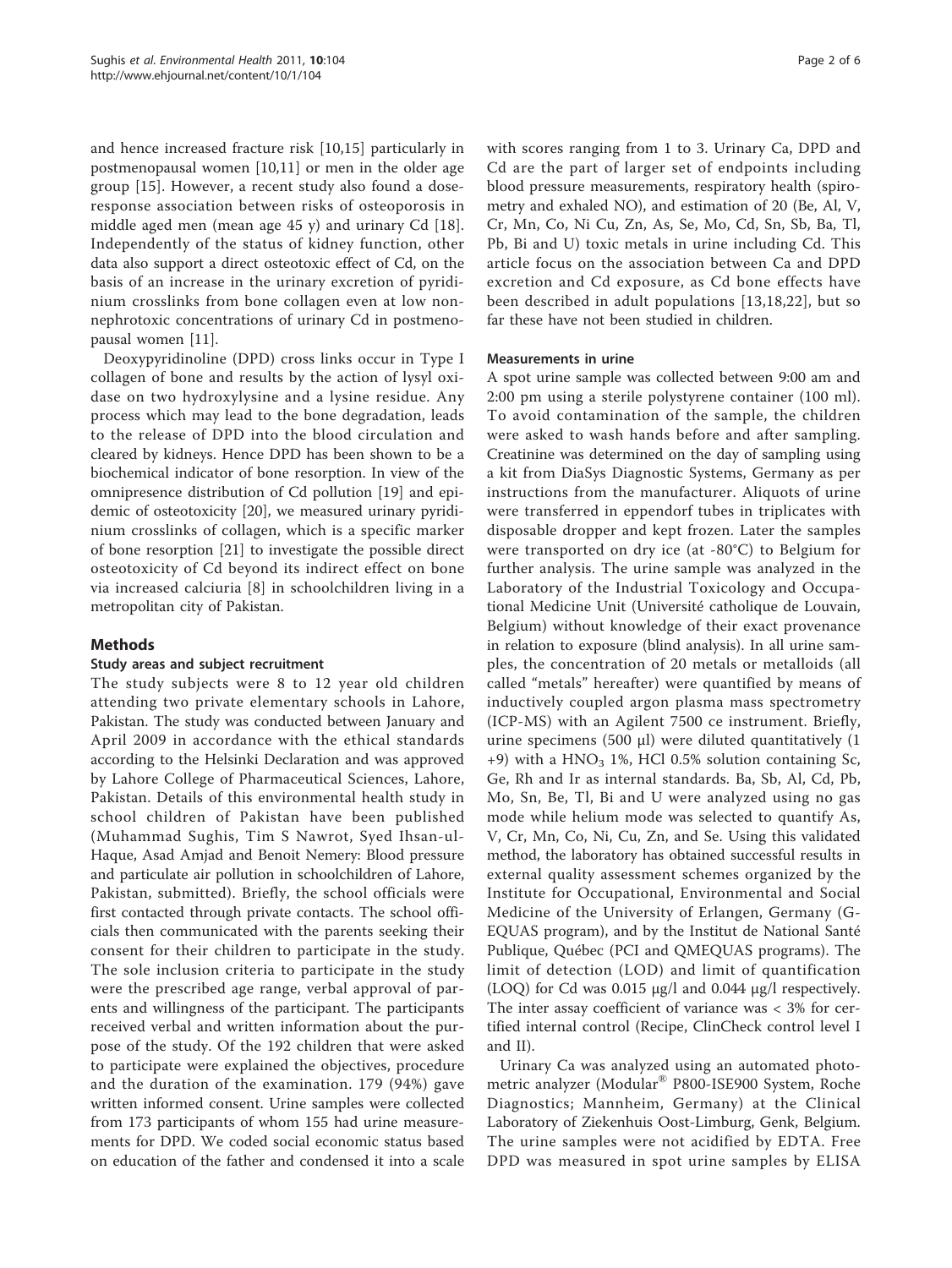(Cusabio Biotech, China). For DPD analysis, the interassay coefficient of variation for duplicate samples was 8% (n = 155).

#### Statistical analysis

We used SAS software version 9.2 (SAS Institute Inc, Cary, NC) and GraphPad Prism version 4.2. Non-normally distributed data were logarithmically transformed and presented as geometric mean  $(5^{th}$  to  $95^{th}$  percentile). For comparison of means and proportions, we applied Student's t-test and the  $\chi^2$ -statistic, respectively. We plotted the biomarkers of effect and urinary Cd to ensure that there was no threshold phenomenon and that linear correlation techniques were appropriate. We investigated associations between biomarkers of effect and exposure using single and multiple linear regressions. Covariates considered for adjustment in the model included gender, age, height, weight, and socioeconomic class. In addition, in the sensitivity analysis, time of the day of the urine collection was considered. Potential interactions between Cd and gender on urinary levels of DPD and Ca were investigated. Q-Q plots of the residuals were used to test the assumptions of all linear models. The urinary Ca and DPD were not normally distributed and therefore logarithmically transformed. We retransformed to linear scale and expressed effects as percent change for a two-fold increase in urinary Cd.

# Results

Children with missing values for urinary DPD were excluded from the analysis ( $n = 18$ ). The characteristics of the 155 children are listed in Table 1. Urinary DPD (216 nmol/mmol creatinine vs 83.5 nmol/mmol creatinine;  $p < 0.0001$ ) and Cd (0.65 nmol/mmol vs 0.41 nmol/mmol creatinine;  $p < 0.0001$ ) concentrations were higher in girls compared with boys. Urinary DPD concentration did not correlate with age, height or weight.

Both before (Figure [1a](#page-3-0) &[1b\)](#page-3-0) and after adjustment for gender, age, height, weight and socioeconomic class, the concentration of urinary DPD and Ca increased significantly with higher urinary Cd (Table [2\)](#page-3-0). In secondary analysis, to gain more insight in the direct effects of Cd on bone, we studied the association between urinary excretion of DPD and Cd, correcting for urinary Ca. The urinary DPD concentration did not correlate significantly ( $p = 0.6$ ) with urinary Ca. Along with the previous mentioned covariates, we added urinary Ca to the regression model in which we predicted urinary DPD by urinary Cd: each doubling of urinary Cd was associated with 1.72 times increase in urinary DPD (95% CI: 1.37 to 2.17;  $p: < 0.0001$ ). We tested the gender by Cd interaction on urinary levels of DPD and Ca but no effectmodification by gender was observed ( $p \ge 0.3$ ). Nevertheless, the gender stratified results have been given in Table [2,](#page-3-0) showing a consistent pattern of urinary markers of bone and cadmium in girls and boys. In addition, we run sensitivity analysis with additional adjustment for the time of the day of urine collection as a marker of diurnal variation. This additional adjustment did not alter our previous mentioned association.

# **Discussion**

Cd is stored in the kidney from birth. Therefore, its urinary excretion shows life-time exposure [[19](#page-4-0)]. We found that urinary Cd is associated with higher urinary Ca and DPD excretion, markers of bone demineralization and bone resorption in children, suggesting that the skeletal demineralization effects of Cd occur, a) at relatively low environmental concentrations, b) start early in life.

Experimental studies strongly support the epidemiologic evidence for a direct osteotoxic effect of Cd. In animals exposed to Cd, bone demineralization begins early after the start of Cd exposure and well before the onset of kidney damage [[23,24\]](#page-4-0). The urinary Cd concentration in our population averaged 0.53 nmol/mmol creatinine. This is comparable with other studies in Pakistan [\[25](#page-4-0)] and considerable higher than data from Europe (0.14 nmol/mmol creatinine) [[26](#page-5-0)] or of the US NHANES

Table 1 Characteristics of participants from a metropolitan city of Pakistan

| <b>Characteristics</b>            | <b>Boys</b><br>$(n = 87)$ | Girls<br>$(n = 68)$   | <b>School Children</b><br>$(n = 155)$ |  |
|-----------------------------------|---------------------------|-----------------------|---------------------------------------|--|
| Age - yr                          | 9.9(1.3)                  | 9.6(1.2)              | 9.8(1.2)                              |  |
| Height - cm                       | 134 (9.8)                 | 132 (9.0)             | 133(9.5)                              |  |
| Weight - kg                       | 28.8(7.2)                 | 27.0(6.4)             | 28.0(6.9)                             |  |
| $BM - kq/m2$                      | 15.9(2.9)                 | 15.3(2.2)             | 15.7(2.6)                             |  |
| Creatinine - mmol/l               | 11.8(7.0)                 | 7.4(3.5)              | 9.9(6.1)                              |  |
| Cadmium - nmol/mmol crt           | 0.41 (0.15 to 1.58)       | $0.65$ (0.20 to 1.63) | $0.50$ (0.16 to 1.63)                 |  |
| Calcium - µmol/mmol crt           | 71.0 (13.3 to 401)        | 108 (16.9 to 494)     | 85.3 (15.7 to 451)                    |  |
| Deoxypyridinoline - nmol/mmol crt | 83.5 (12.5 to 695)        | 216 (21.8 to 3502)    | 127 (14.6 to 1945)                    |  |

Data are arithmetic mean (SD) or geometric mean (5<sup>th</sup> to 95<sup>th</sup> percentile).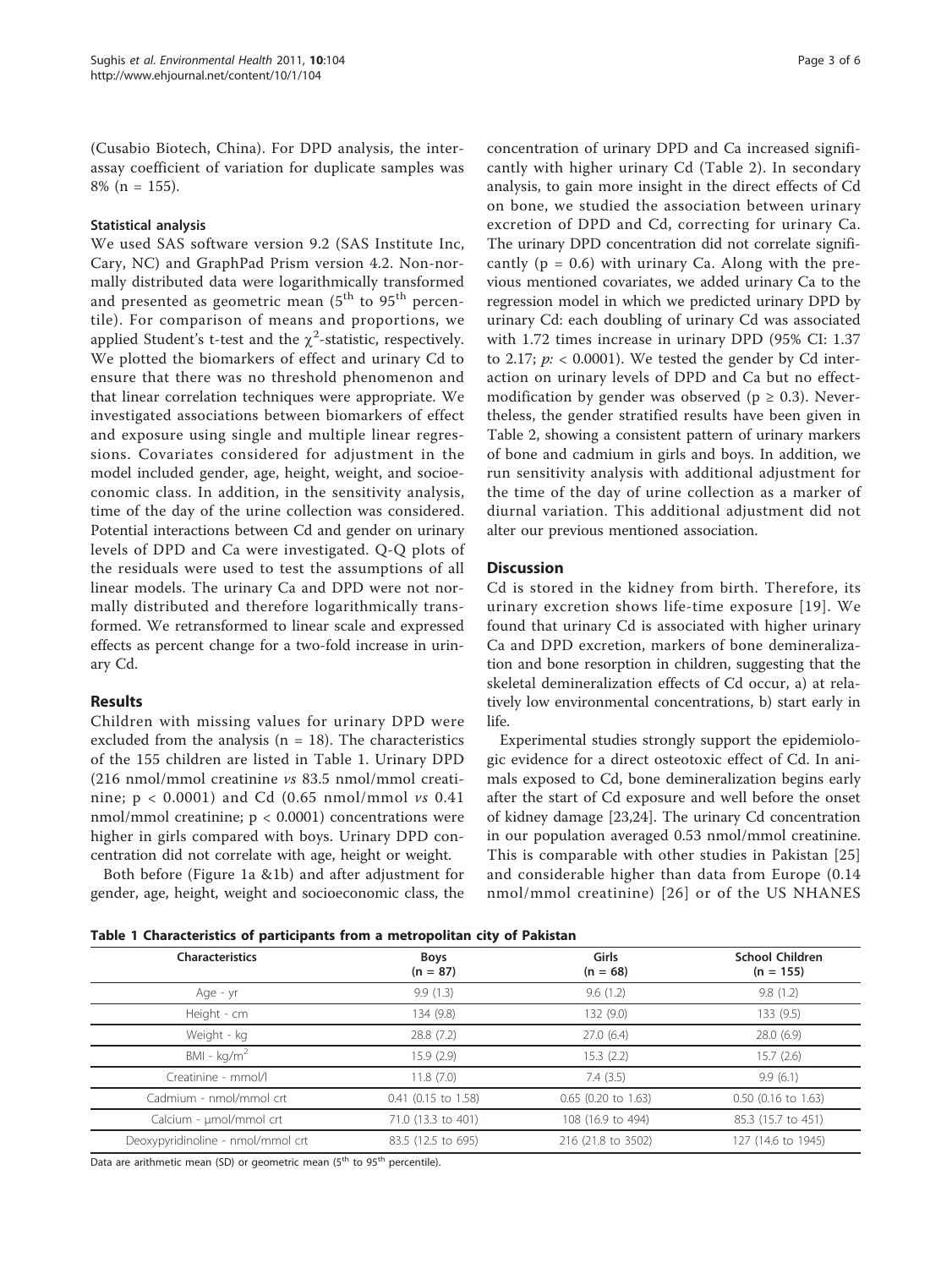<span id="page-3-0"></span>

population showing urinary Cd values in children of 0.07 nmol/l [\[27](#page-5-0)].

Exposure to Cd occurs through intake of contaminated food or water. In exposed populations, house dust loaded with cadmium is an additional relevant exposure route [[3](#page-4-0)]. In addition recently, potential for dangerous Cd exposure has been suggested to children who wear, mouth, or accidentally swallow on inexpensive jewelry which often contains high levels of Cd (10 000 ppm) [[28\]](#page-5-0). In our study area, relevant air concentrations of Cd have been reported (14 times higher than the WHO guideline) [\[4](#page-4-0)].

Our findings might have important implications for environmental policies, especially those designed to protect children's health and prevention of factors that are operative early in life as shown here. At middle-age, osteoporosis occurs at an accelerated rate. The studies in Belgium [[10](#page-4-0)], China [[16\]](#page-4-0) and Sweden [[22](#page-4-0)] demonstrated loss of BMD in relation to Cd exposure, which

was more severe in women [[11,16\]](#page-4-0), particularly after the onset of menopause [\[11](#page-4-0)].

In the adult population, women have a higher body burden of Cd than men [[29\]](#page-5-0). In line with these observations in adults, in our sample girls had considerably higher body Cd compared with boys. Children take up Cd more readily than adults due to lower iron stores [[5](#page-4-0),[30,31](#page-5-0)]. The Cd iron interaction is a consequence of upregulation of iron transporter divalent metal transporter-1 in the intestine at low iron concentrations. After upregulation of metal transporter-1 there is a greater potential for increased absorption of Cd [[32\]](#page-5-0). The higher Cd stores in girls compared with boys, did not confound our reported associations as our analysis was consistently observed in models stratified by gender.

The present study has limitations and strengths. Although our results were consistent after multiple adjustments and in sensitivity analyses, we cannot exclude residual confounding. In most circumstances,

|  |  | Table 2 Percent change in urinary deoxypyridinoline (DPD) and calcium (Ca) for doubling in urinary Cd concentration |  |
|--|--|---------------------------------------------------------------------------------------------------------------------|--|
|--|--|---------------------------------------------------------------------------------------------------------------------|--|

| Biomarkers of bone resorption                 | Boys $(n = 87)$       |          | Girls ( $n = 68$ )    |         | Schoolchildren (n = $155$ ) <sup>a</sup> |          |
|-----------------------------------------------|-----------------------|----------|-----------------------|---------|------------------------------------------|----------|
|                                               | Effect Size* (95% CI) | p-value  | Effect Size* (95% CI) | p-value | Effect Size* (95% CI)                    | p-value  |
| Deoxypyridinoline, nmol/mmol crt <sup>p</sup> | $71(33 - 121)$        | < 0.0001 | 86 (20 - 188)         | 0.007   | $72(37 - 117)$                           | < 0.0001 |
| Deoxypyridinoline, nmol/mmol crt <sup>c</sup> | $80(38 - 133)$        | < 0.0001 | 84 (18 - 186)         | 0.008   | 74 (38 - 121)                            | < 0.0001 |
| Calcium, µmol/mmol crt <sup>b</sup>           | $29(3.0 - 61)$        | 0.02     | $9.0$ (-19 - 47)      | 0.5     | $21(2.0 - 44)$                           | 0.02     |
| Calcium, µmol/mmol crt <sup>a</sup>           | $39(9.0 - 77)$        | 0.009    | $6.0$ (-23 - 45)      |         | $24(3.0 - 50)$                           | 0.02     |

\*Regression coefficients (95% confidence [CI]) have been calculated for a doubling in the urinary cadmium concentration and expressed as % increase.

<sup>a</sup> gender by Cd interaction on urinary levels of DPD and Ca indicated no effect-modification by gender (p for interaction ≥0.3).

b adjusted for gender, age, height, weight and socioeconomic status.

<sup>c</sup> adjusted for calcium, gender, age, height, weight and socioeconomic status.

d adjusted for DPD, gender, age, height, weight and socioeconomic status.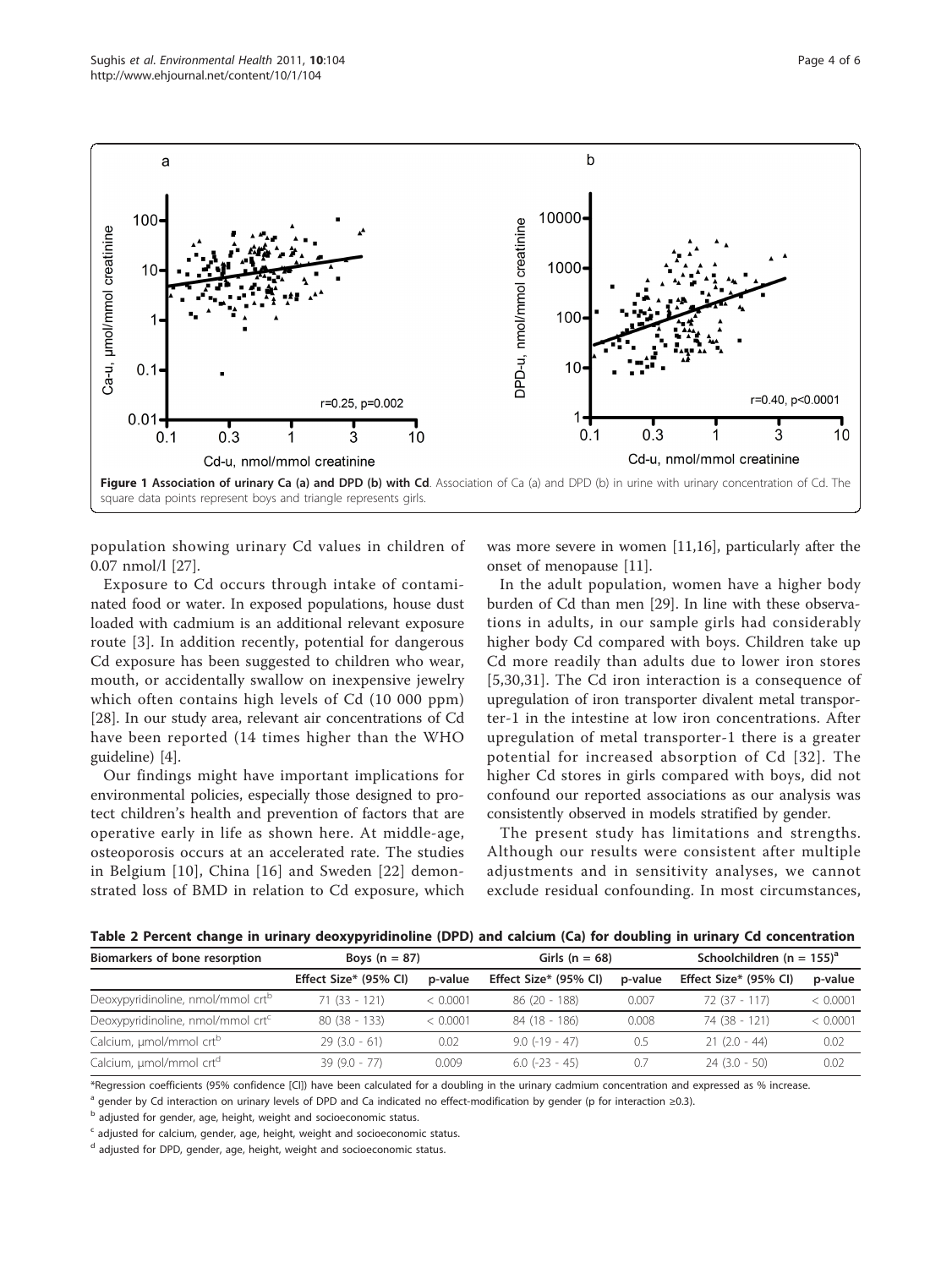<span id="page-4-0"></span>bone collagen degradation is the major contributor to both crosslink compounds in urine, due to the low turnover rate of other tissues [21]. The urinary excretion of bone collagen has a diurnal variation, with levels peaking in the morning [[33](#page-5-0)]. Additional adjustments for time of the day of urine collection exclude potential confounding by diurnal variations. Finally, our urine samples were not acidified by EDTA; therefore, Ca precipitation might have been occurred. However, Ca precipitation is proportional to the urinary Ca concentration and it is unlikely that this has biased our results.

# Conclusions

We found a consistent association between biomarkers of bone resorption and bone demineralization and Cd exposure in 10-year old children. These findings might have clinical consequences in adult life. Because Cd is a long-lived multi-organ toxicant that remains in a child's body into adulthood, Cd exposure must be limited as much as possible from early age on.

#### List of abbreviations

Ca: calcium; DPD: deoxypyridinoline; Cd: cadmium; BMD: bone mineral density; PM: particulate matter; ICP-MS: inductively coupled plasma mass spectrometry; LOD: limit of detection; LOQ: limit of quantification; SES: socioeconomic status.

#### Acknowledgements

The authors thank the management of the schools for allowing this study to be conducted; the parents of the children for their consent; the children for their participation; and Syed Ihsan-ul-Haque and Asad Amjad for assisting in the collection of urine samples. The work was supported by the Flemish Scientific Fund (kredeiet aan navorsers; G.0.873.11.N.10/1.5.158.09.N.00).

#### Author details

<sup>1</sup>Department of Public Health, Occupational and Environmental Medicine, Unit of Lung Toxicology, Katholieke Universiteit Leuven, Leuven, Belgium. <sup>2</sup>Centre of Research for Public Health, Lahore, Pakistan. <sup>3</sup>Lahore College of Pharmaceutical Sciences, Lahore, Pakistan. <sup>4</sup>Biomedical Research Institute, Hasselt University, Diepenbeek, Belgium. <sup>5</sup>Department of Clinical Chemistry, Microbiology and Immunology, Ghent University Hospital, Ghent, Belgium. <sup>6</sup>Laboratory of the Industrial Toxicology and Occupational Medicine Unit (Université Catholique de Louvain, Belgium), Brussels, Belgium. <sup>7</sup>Centre for Environmental Sciences, Hasselt University, Diepenbeek, Belgium.

#### Authors' contributions

MS, TSN and BN designed the study. MS collected urine samples. MS measured urinary DPD, JP measured urinary Ca and MS and VH analysed urinary Cd. MS, TSN, and BN contributed in the discussion of data, drawn conclusions, and drafted the manuscript. All authors read and approved the final manuscript.

#### Competing interests

The authors declare that they have no competing interests.

Received: 23 July 2011 Accepted: 8 December 2011 Published: 8 December 2011

#### References

- Moulis J-M, Thévenod F: [New perspectives in cadmium toxicity: an](http://www.ncbi.nlm.nih.gov/pubmed/20632201?dopt=Abstract) [introduction.](http://www.ncbi.nlm.nih.gov/pubmed/20632201?dopt=Abstract) Biometals 2010, 23:763-768.
- Järup L, Åkesson A: [Current status of cadmium as an environmental](http://www.ncbi.nlm.nih.gov/pubmed/19409405?dopt=Abstract) [health problem.](http://www.ncbi.nlm.nih.gov/pubmed/19409405?dopt=Abstract) Toxicol Appl Pharmacol 2009, 238:201-208.
- 3. Hogervorst J, Plusquin M, Vangronsveld J, Nawrot T, Cuypers A, Van Hecke E, Roels HA, Carleer R, Staessen JA: [House dust as possible route of](http://www.ncbi.nlm.nih.gov/pubmed/16843453?dopt=Abstract) [environmental exposure to cadmium and lead in the adult general](http://www.ncbi.nlm.nih.gov/pubmed/16843453?dopt=Abstract) [population.](http://www.ncbi.nlm.nih.gov/pubmed/16843453?dopt=Abstract) Environ Res 2007, 103:30-37.
- 4. von Schneidemesser E, Stone EA, Quraishi TA, Shafer MM, Schauer JJ: [Toxic](http://www.ncbi.nlm.nih.gov/pubmed/20080284?dopt=Abstract) [metals in the atmosphere in Lahore, Pakistan.](http://www.ncbi.nlm.nih.gov/pubmed/20080284?dopt=Abstract) Sci Total Environ 2010, 408:1640-1648.
- 5. Nawrot TS, Staessen JA, Roels HA, Munters E, Cuypers A, Richart T, Ruttens A, Smeets K, Clijsters H, Vangronsveld J: [Cadmium exposure in the](http://www.ncbi.nlm.nih.gov/pubmed/20517707?dopt=Abstract) [population: from health risks to strategies of prevention.](http://www.ncbi.nlm.nih.gov/pubmed/20517707?dopt=Abstract) Biometals 2010, 23:769-782.
- 6. Jarup L, Berglund M, Elinder CG, Nordberg G, Vahter M: Health effects of cadmium exposure - a review of the literature and a risk estimate. Scand J Work Environ Health 1998, 24:240-240.
- 7. Staessen JA, Lauwerys RR, Ide G, Roels HA, Vyncke G, Amery A: [Renal](http://www.ncbi.nlm.nih.gov/pubmed/7911869?dopt=Abstract)[function and historical environmental cadmium pollution from zinc](http://www.ncbi.nlm.nih.gov/pubmed/7911869?dopt=Abstract) [smelters.](http://www.ncbi.nlm.nih.gov/pubmed/7911869?dopt=Abstract) Lancet 1994, 343:1523-1527.
- 8. Staessen J, Amery A, Bernard A, Bruaux P, Buchet JP, Claeys F, Deplaen P, Ducoffre G, Fagard R, Lauwerys RR, et al: Effects of exposure to cadmium on calcium-metabolism - a population study. Brit J Ind Med 1991, 48:710-714.
- 9. Geusens P: [Osteoporosis: clinical features.](http://www.ncbi.nlm.nih.gov/pubmed/18431325?dopt=Abstract) Minerva Med 2008, 99:167-175.
- 10. Staessen JA, Roels HA, Emelianov D, Kuznetsova T, Thijs L, Vangronsveld J, Fagard R, Grp PS: [Environmental exposure to cadmium, forearm bone](http://www.ncbi.nlm.nih.gov/pubmed/10209978?dopt=Abstract) [density, and risk of fractures: prospective population study.](http://www.ncbi.nlm.nih.gov/pubmed/10209978?dopt=Abstract) *Lancet* 1999. 353:1140-1144.
- 11. Schutte R, Nawrot TS, Richart T, Thijs L, Vanderschueren D, Kuznetsova T, Van Hecke E, Roels HA, Staessen JA: [Bone resorption and environmental](http://www.ncbi.nlm.nih.gov/pubmed/18560534?dopt=Abstract) [exposure to cadmium in women: A population study.](http://www.ncbi.nlm.nih.gov/pubmed/18560534?dopt=Abstract) Environ Health Perspect 2008, 116:777-783.
- 12. Jarup L, Alfven T: [Low level cadmium exposure, renal and bone effects](http://www.ncbi.nlm.nih.gov/pubmed/15688854?dopt=Abstract)  [the OSCAR study.](http://www.ncbi.nlm.nih.gov/pubmed/15688854?dopt=Abstract) Biometals 2004, 17:505-509.
- 13. Akesson A, Bjellerup P, Lundh T, Lidfeldt J, Nerbrand C, Samsioe G, Skerfving S, Vahter M: [Cadmium-induced effects on bone in a](http://www.ncbi.nlm.nih.gov/pubmed/16759980?dopt=Abstract) [population-based study of women.](http://www.ncbi.nlm.nih.gov/pubmed/16759980?dopt=Abstract) Environ Health Perspect 2006, 114:830-834.
- 14. Alfven T, Elinder CG, Carlsson MD, Grubb A, Hellstrom L, Persson B, Pettersson C, Spang G, Schutz A, Jarup L: Low-level cadmium exposure and osteoporosis. J Bone Miner Research 2000, 15:1579-1586.
- 15. Honda R, Tsuritani I, Noborisaka Y, Suzuki H, Ishizaki M, Yamada Y: [Urinary](http://www.ncbi.nlm.nih.gov/pubmed/12584006?dopt=Abstract) [cadmium excretion is correlated with calcaneal bone mass in Japanese](http://www.ncbi.nlm.nih.gov/pubmed/12584006?dopt=Abstract) [women living in an urban area.](http://www.ncbi.nlm.nih.gov/pubmed/12584006?dopt=Abstract) Environ Res 2003, 91:63-70.
- 16. Zhu GY, Wang HF, Shi YX, Weng SF, Jin TY, Kong QH, Nordberg GF: [Environmental cadmium exposure and forearm bone density.](http://www.ncbi.nlm.nih.gov/pubmed/15688853?dopt=Abstract) Biometals 2004, 17:499-503.
- 17. Wang HF, Zhu GY, Shi YX, Weng SF, Jin TY, Kong QH, Nordberg GF: Influence of environmental cadmium exposure on forearm bone density. J Bone Miner Research 2003, 18:553-560.
- 18. Nawrot TS, Geusens P, Nulens TS, Nemery B: Occupational cadmium exposure and calcium excretion, bone density, and osteoporosis in men. J Bone Miner Research 2010, 25:1441-1445.
- 19. Hoet P: Industrial chemical exposure: Guidelines for biological monitoring. Lewis Publishers, Boca Raton, FL;, Second 1993.
- 20. Reginster JY, Burlet N: [Osteoporosis: A still increasing prevalence.](http://www.ncbi.nlm.nih.gov/pubmed/16139579?dopt=Abstract) Bone 2006, 38:4-9.
- 21. McLaren AM, Hordon LD, Bird HA, Robins SP: [Urinary excretion of](http://www.ncbi.nlm.nih.gov/pubmed/1616331?dopt=Abstract) [pyridinium crosslinks of collagen in patients with osteoporosis and the](http://www.ncbi.nlm.nih.gov/pubmed/1616331?dopt=Abstract) [effects of bone fracture.](http://www.ncbi.nlm.nih.gov/pubmed/1616331?dopt=Abstract) Ann Rheum Dis 1992, 51:648-651.
- 22. Alfvén T, Elinder C-G, Hellström L, Lagarde F, Järup L: Cadmium exposure and distal forearm fractures. J Bone Miner Research 2004, 19:900-905.
- 23. Wang CH, Bhattacharyya MH: [Effect of cadmium on bone calcium and](http://www.ncbi.nlm.nih.gov/pubmed/8511792?dopt=Abstract) [45Ca in nonpregnant mice on a calcium-deficient diet: Evidence of](http://www.ncbi.nlm.nih.gov/pubmed/8511792?dopt=Abstract) [direct effect of cadmium on bone.](http://www.ncbi.nlm.nih.gov/pubmed/8511792?dopt=Abstract) Toxicol Appl Pharmacol 1993. 120:228-239.
- 24. Wilson AK, Bhattacharyya MH: [Effects of cadmium on bone: An in vivo](http://www.ncbi.nlm.nih.gov/pubmed/9221825?dopt=Abstract) [model for the early response.](http://www.ncbi.nlm.nih.gov/pubmed/9221825?dopt=Abstract) Toxicol Appl Pharmacol 1997, 145:68-73.
- 25. Shah F, Kazi TG, Afridi HI, Kazi N, Baig JA, Shah AQ, Khan S, Kolachi NF, Wadhwa SK: Erratum: evaluation of status of trace and toxic metals in biological samples (scalp hair, blood, and urine) of normal and anemic children of two age groups. Biol Trace Elem Res 2011, 141:368.